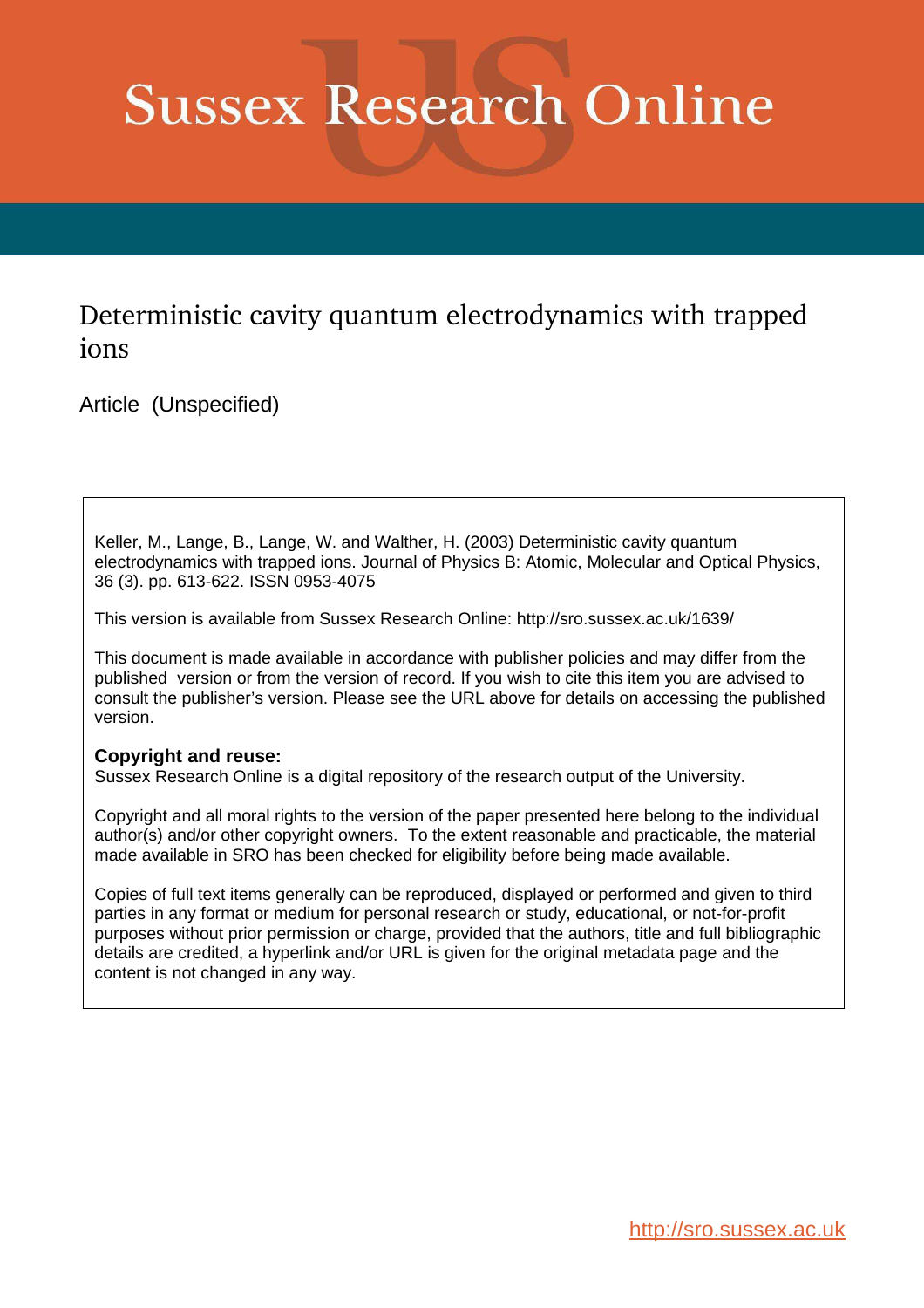J. Phys. B: At. Mol. Opt. Phys. **36** (2003) 613–622 PII: S0953-4075(03)54731-9

## **Deterministic cavity quantum electrodynamics with trapped ions**

 $\mathbf{M}$  Keller<sup>1</sup>, **B** Lange<sup>1</sup>, **K** Hayasaka<sup>2</sup>,  $\mathbf{W}$  Lange<sup>1</sup> and H Walther<sup>1</sup>

 $1$  Max-Planck-Institut für Quantenoptik, Hans-Kopfermann-Str 1, 85748 Garching, Germany <sup>2</sup> Communications Research Laboratory, 588-2 Iwaoka, Nishi-ku, Kobe 651-2492, Japan

E-mail: wfl@mpq.mpg.de

Received 11 October 2002 Published 27 January 2003 Online at [stacks.iop.org/JPhysB/36/613](http://stacks.iop.org/JPhysB/36/613)

#### **Abstract**

We have employed radio-frequency trapping to localize a single  ${}^{40}Ca^+$ -ion in a high-finesse optical cavity. By means of laser Doppler cooling, the position spread of the ion's wavefunction along the cavity axis was reduced to 42 nm, a fraction of the resonance wavelength of ionized calcium ( $\lambda = 397$  nm). By controlling the position of the ion in the optical field, continuous and completely deterministic coupling of ion and field was realized. The precise three-dimensional location of the ion in the cavity was measured by observing the fluorescent light emitted upon excitation in the cavity field. The single-ion system is ideally suited to implement cavity quantum electrodynamics under cw conditions. To this end we operate the cavity on the  $D_{3/2}-P_{1/2}$  transition of <sup>40</sup>Ca<sup>+</sup> ( $\lambda$  = 866 nm). Applications include the controlled generation of single-photon pulses with high efficiency and two-ion quantum gates.

#### **1. Introduction**

The concept of coupling a single atom to a single mode of the electromagnetic field is the basis of cavity quantum electrodynamics (CQED), an area which has produced impressive advances in the experimental investigation of the interaction between matter and quantized radiation fields [1]. The most relevant regime for observing quantum phenomena of the atom– field dynamics is reached when the strength of the atom–field coupling exceeds the effects of spontaneous emission and damping of the cavity field. In this case, the coherent exchange of excitation between atom and photon is the dominating process.

Strong coupling has been achieved in two different spectral domains: at *microwave frequencies*, a beam of highly excited Rydberg atoms is coupled to the field of a superconducting microwave cavity with a very high *Q*-factor [2, 3]. The large dipole matrix elements of Rydberg transitions, combined with long radiative lifetimes and low ohmic losses of the cavity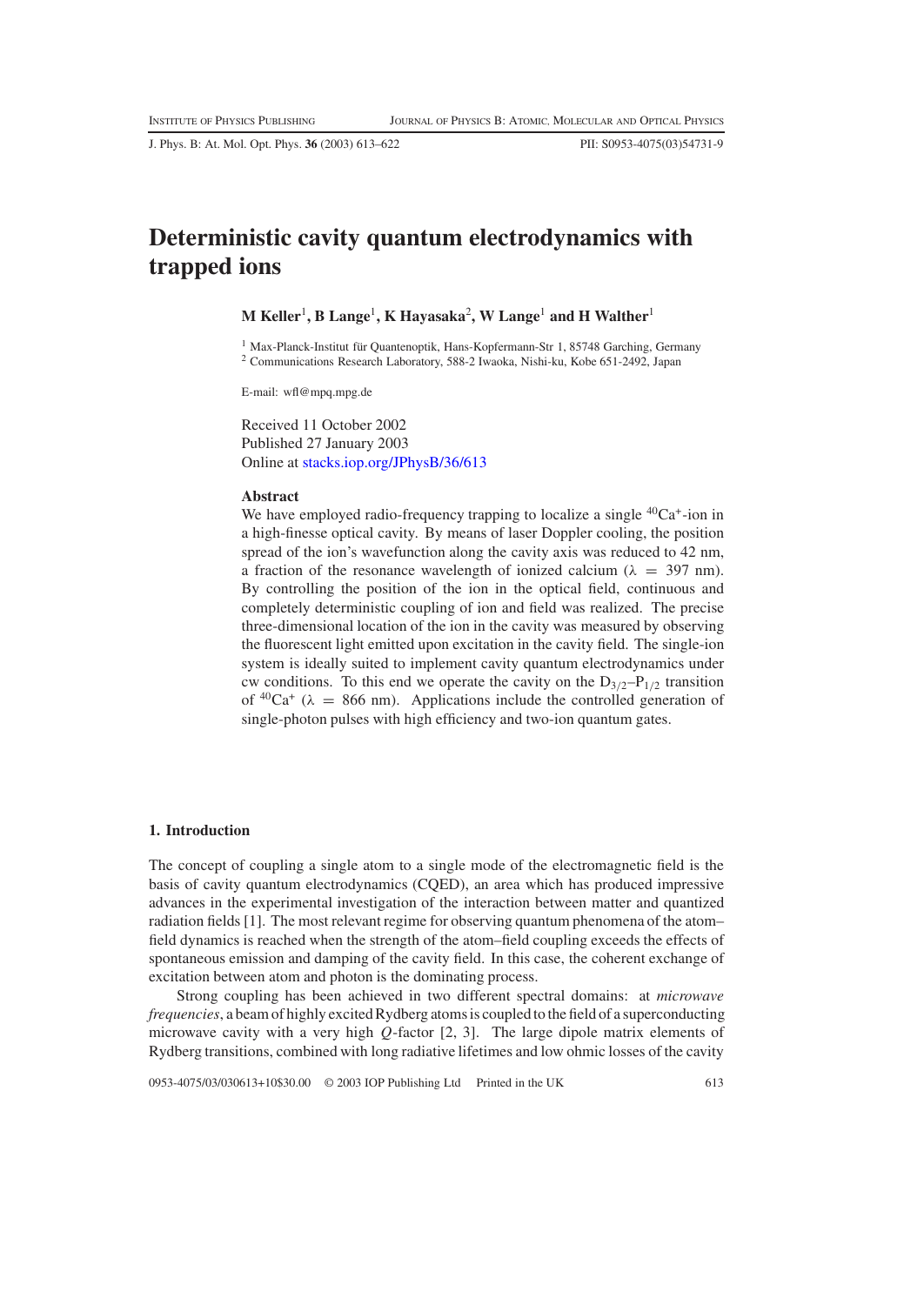field, lead to a strong coherent coupling of atoms and microwave radiation. Fields with nonclassical properties are built up when a sequence of atoms traverses the cavity with suitable interaction times. A drawback of Rydberg atom systems is the lack of detectors for single microwave photons, precluding the direct observation of the quantized field. Measurements on the system are restricted to the state of the atoms exiting the cavity.

Strong coupling in the *optical regime* has been reached using cavities with small modevolume. In this case, the rate of coherent interaction between atoms and field may exceed the atomic spontaneous emission rate. Damping of the field is minimized by employing mirrors with ultra-low losses. In contrast to the microwave case, the radiation leaking from the cavity can be detected with single-photon counters, or it can be used in successive experiments. A signature observation in this regime is the splitting of the normal modes of the combined atom–cavity system as a result of the interaction between atom and vacuum field [4, 5].

The properties of CQED systems make strongly coupled atoms and photons prime candidates for quantum information processing [6]. The objective is to use the quantum evolution of the system to perform computation in a more efficient way than a classical computer. Not surprisingly, one of the first realizations of conditional quantum dynamics was achieved with caesium atoms traversing an optical cavity [7], laying the foundation for a quantum logic gate. The interaction of atoms and the optical cavity field provides an interface between atomic and photonic degrees of freedom, which is an essential component for the long-distance coupling of local quantum information processing sites [8, 9].

In a cavity, the coupling *g* between atom and field varies with the local field strength at the position of the atom. Its distribution is characterized by a standing-wave structure along the cavity axis and exponentially decreasing transverse modes. This poses a problem when non-stationary atoms are used, as was the case in all previous experiments in optical CQED. At *microwave frequencies*, the problem is less severe, because cavities are operated in fundamental modes with little intensity variation over the transverse size of the atomic beam. By contrast, in experiments at *optical frequencies*, there is no control of atomic trajectories at the scale of typical cavity-field structures, which for a standing wave is given by half the transition wavelength. Interaction with the field at a definite atomic position can only be obtained post-selectively by evaluating information obtained from the photons leaking from the cavity. This method was employed recently to reconstruct the trajectories of single atoms in a cavity [10, 11]. Quantum computation, however, requires the deterministic control of the interaction of the quantum bits, which cannot be implemented if the atoms experience a random coupling with the field during their flight through the cavity.

To use optical CQED systems for quantum information processing, the most important task is to permanently localize atoms in the cavity on a scale set by the wavelength of the radiation (Lamb–Dicke localization). The required degree of confinement is provided routinely in radio-frequency (rf) ion traps [12]. We have recently employed a linear trap to localize a single calcium ion in an optical cavity [13]. This paper describes the principal experimental techniques we use in the realization of a CQED system with trapped ions (section 2). A figure of merit is the three-dimensional extension of the ion's wavepacket compared with the characteristic size of the spatial field structure in the cavity. We have probed the localization of the calcium ion in the cavity by using it as a near-field detector of the local cavity intensity, demonstrating a well-defined atom–cavity coupling on a sub-wavelength scale (section 3). The deterministic control of the system dynamics achieved in our system has a number of applications based on the coherent manipulation of atom–photon systems at the single-quantum level. Two examples are discussed in section 4: the generation of triggered single-photon pulses and the entanglement of two ions interacting with the cavity mode.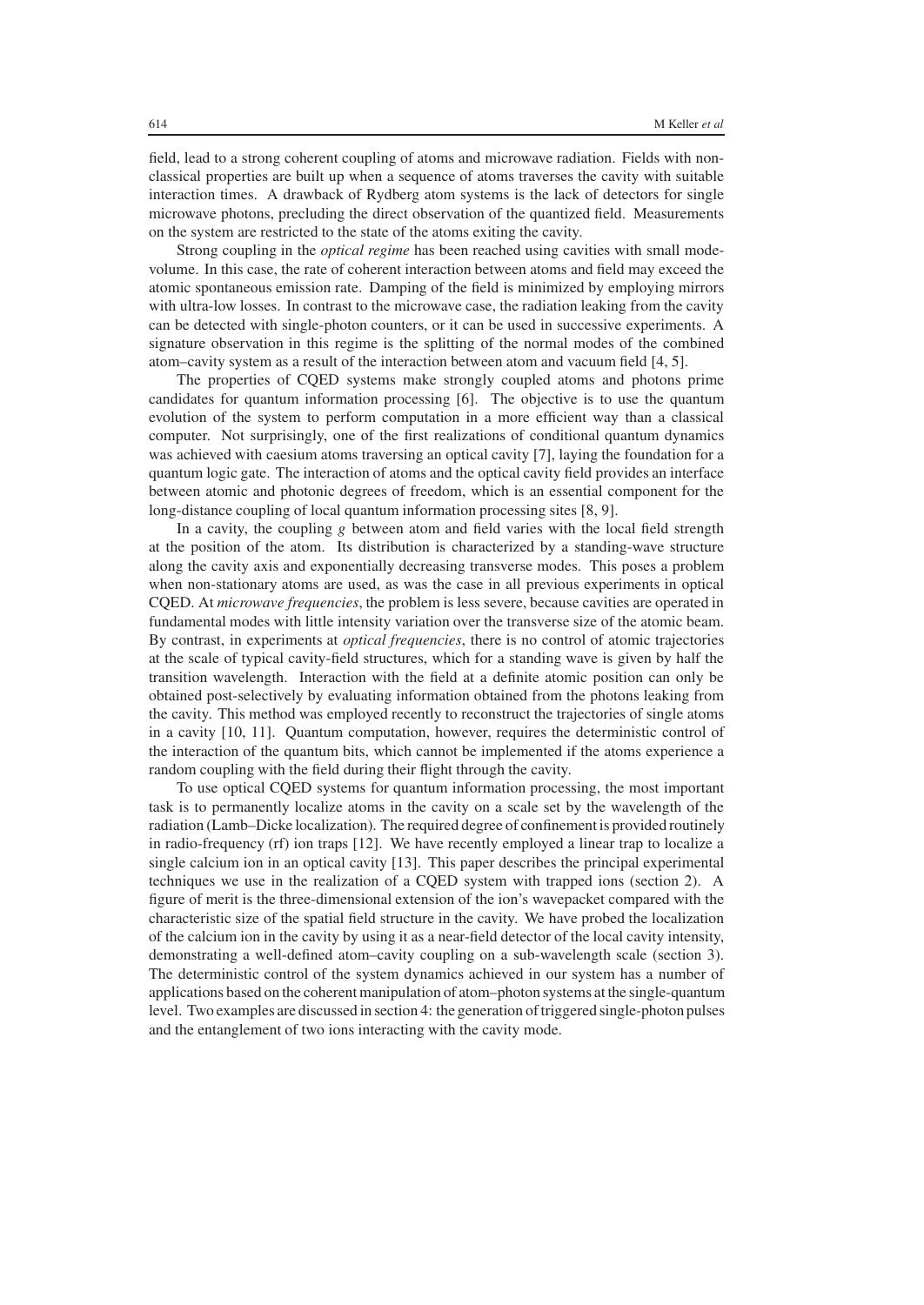

**Figure 1.** Setup of the single-ion CQED system used in the experiment. The loading zone and the cavity interaction region are located at opposite ends of the linear trap. The rf electrodes are shaped to provide optimum side access for laser beams and placement of the cavity mirrors.

#### **2. Experimental techniques**

In our CQED system we use a single calcium ion stored in a trap with linear geometry, as shown in figure 1. Radial confinement is provided by applying a rf voltage of 400 V at 12.7 MHz to the four electrodes in a quadrupole mass-filter arrangement, resulting in a harmonic pseudopotential with an oscillation frequency of 1.3 MHz. In the axial direction, the position of the ion is controlled with five pairs of electrodes, located in the vertical gap between the rf electrodes. By applying a dc voltage of 20 V to the outer sets of electrodes (1, 2 and 4, 5 in figure 1), harmonic axial confinement at a frequency of 300 kHz is achieved.

The linear geometry allows us to spatially separate the cavity zone and the loading region. This is necessary to avoid the detrimental effects of the loading process on the cavity-mirrors. Ions are generated either by electron-impact ionization or by photo-ionization of an atomic calcium beam. In the first case, loading in the vicinity of the mirrors would expose them to charging by the electron beam, leading to unstable trapping conditions. In addition, coating of the mirror surface with calcium would result in absorption losses of the cavity field. Both problems are avoided by loading the ions at a distance of 23 mm from the cavity zone (between the rear electrodes 1 and 2 in figure 1). The most efficient method to produce ions is photoionization [14, 15]. In the case of calcium we use a laser at 423 nm to excite the 4p  ${}^{1}P_1$  state and a laser at 390 nm to populate a Rydberg level, which then ionizes in the trapping field.

Subsequently, the ions are shuttled to the cavity zone. To this end, all dc-electrodes except the outer pairs are grounded, so that the ions are free to move between electrodes 1 and 5. By successively ramping the voltages at electrodes 1, 2 and 3 to 400 V, the ions are pushed towards the cavity region, reaching their equilibrium position at the centre of the cavity after electrode 4 is set to 20 V. Snapshots of the axial potential during the transfer process are shown in figure 2. The entire sequence is completed in 4 ms.

The  ${}^{40}Ca^+$  ion was chosen because its level scheme (shown in figure 3) is ideally suited for implementing CQED with ions. The  $\Lambda$  system formed by the S<sub>1/2</sub> ground state, the  $P_{1/2}$  excited state and the metastable  $D_{3/2}$  state provides two electric dipole transitions. The resonance transition  $S_{1/2} \rightarrow P_{1/2}$  at 397 nm is not suited for coherent coupling to a cavity,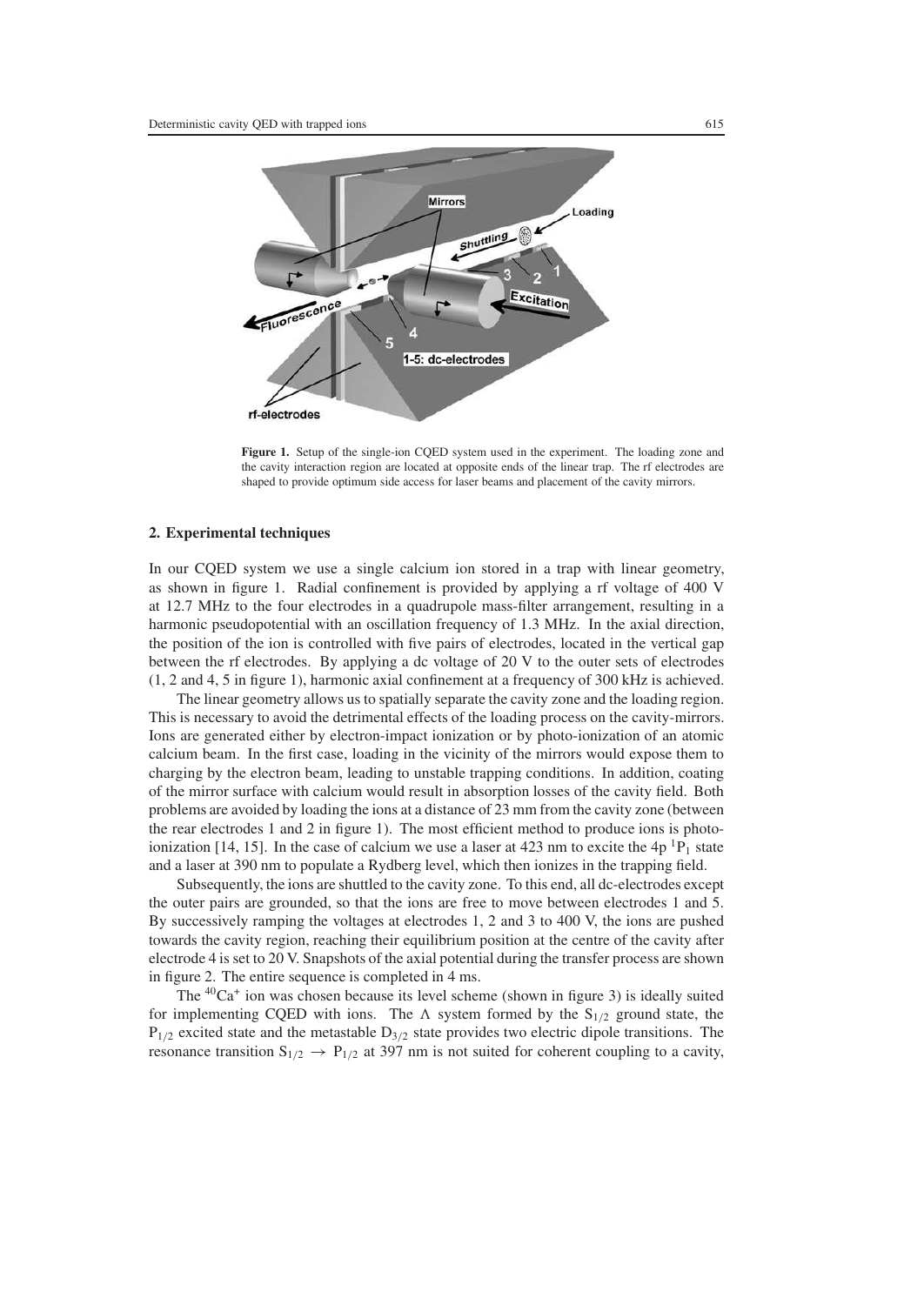

Figure 2. Sequence of axial potential distributions used to shuttle the ion from the loading to the cavity zone, obtained from a three-dimensional finite-element calculation. The black circle indicates the position of the ion, the electrode numbers correspond to those in figure 1.



**Figure 3.** Level scheme of  ${}^{40}Ca<sup>+</sup>$ , indicating the wavelength and linewidth of transitions relevant for CQED. Cavity and pump laser are represented by solid lines. The dashed transition is used for repumping and the observation of quantum jumps.

because scattering and absorption losses in the mirror coatings are prohibitively large in the ultraviolet region (the mirrors we have tested had losses of more than 1000 ppm). The 397 nm line is used for Doppler cooling the ion's external degrees of freedom. The angle at which the laser beam is injected is chosen to provide cooling along all the principal axes of the trap. By observing the emitted fluorescent light, the ion is detected and diagnosed.

The transition  $D_{3/2} \rightarrow P_{1/2}$  at 866 nm is in a spectral region where mirror losses as low as a few parts per million are obtained [16, 17]. Therefore, this transition is used for coupling the ion to the cavity. For applications in quantum information processing, it is desirable to couple the cavity field to a pair of long-lived electronic states. In <sup>40</sup>Ca<sup>+</sup>, the S<sub>1/2</sub> ground state and the  $D_{3/2}$  metastable state are most suitable. They may be coupled to the cavity field by means of an off-resonant Raman transition driven by a laser at 397 nm and the cavity at 866 nm, both detuned from resonance by an equal amount. Note that for Doppler cooling with the laser at 397 nm, an additional laser at 866 nm must be applied to the ion to avoid trapping of population in the  $D_{3/2}$  level.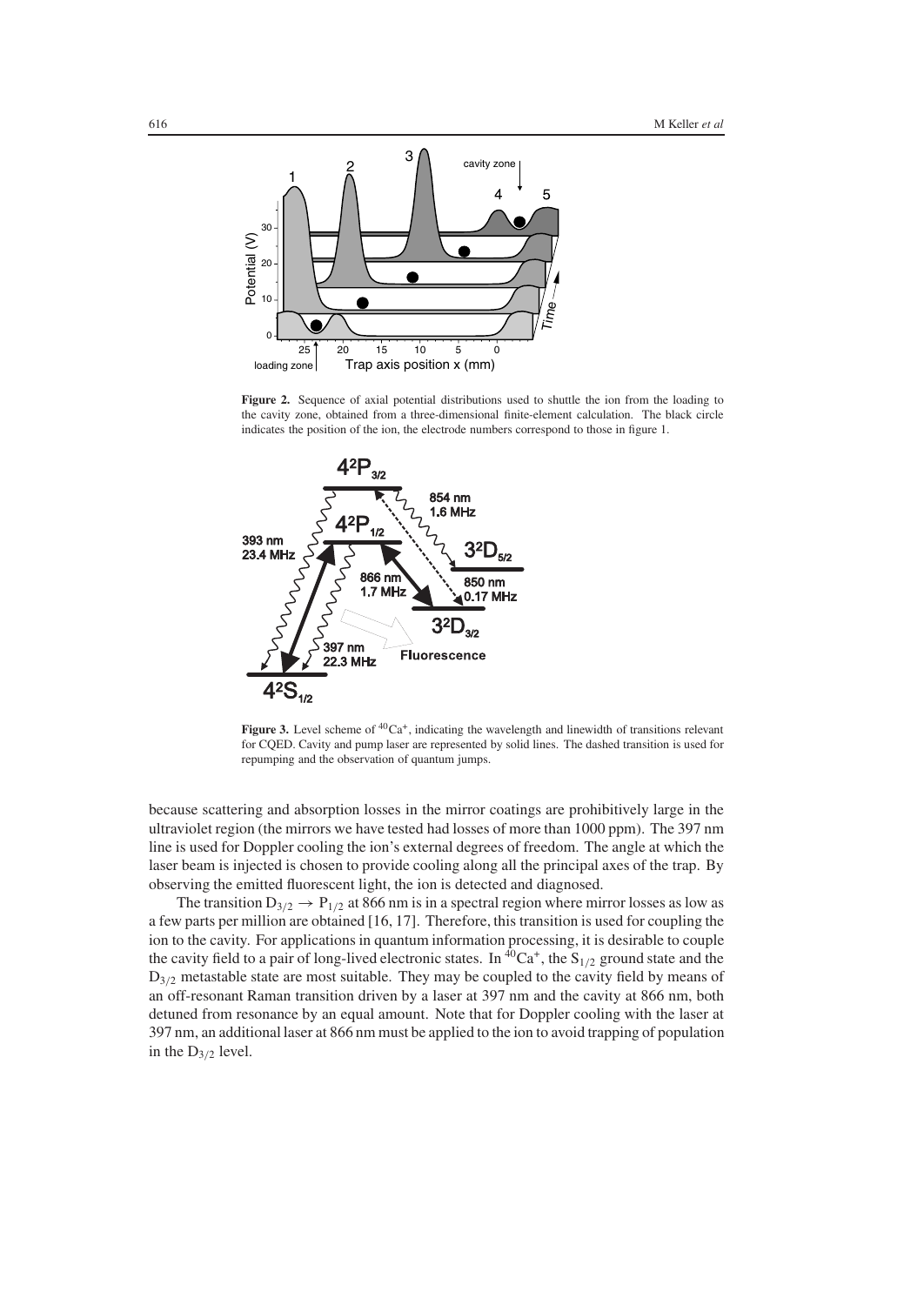The <sup>40</sup>Ca<sup>+</sup> ion provides a second  $\Lambda$ -system involving the upper  $P_{3/2}$  state (see figure 3). It can be used for repumping from the  $D_{3/2}$  state, which is connected to the  $P_{3/2}$  level by a transition at 850 nm. The state  $P_{3/2}$  may decay spontaneously to the state  $D_{5/2}$ , which has a lifetime of approximately 1 s. We use it to determine the number of  ${}^{40}Ca^+$  ions in the cavity by observing quantum jumps in the fluorescence signal. After pumping the ion to the metastable  $D_{5/2}$  level, fluorescence at 397 nm is interrupted for an average duration corresponding to the lifetime of the state. The ions decay to the ground state independently, so that the fluorescence intensity returns to its original level in as many steps as there are ions in the trap. If more than one ion is found in this way, their number is reduced by momentarily destabilizing the trap with an additional dc offset applied to the rf electrodes.

We employ a frequency-doubled Ti:sapphire laser for exciting the  $S_{1/2} \rightarrow P_{1/2}$  transition. The infrared transitions are driven by grating stabilized diode lasers. All lasers are referenced to an auxiliary diode laser at 852 nm, locked to the D2 line of atomic caesium by means of a scanning Fabry–Perot resonator. In this way, the frequency drift of the lasers is compensated [18].

Residual electric stray fields may be present in the trap, shifting the equilibrium position of the ion off the nodal line of the rf field. Since this would lead to an oscillation of the ion driven by the trapping field (micromotion), radial dc fields must be compensated with correctional voltages applied to the rf electrodes. The optimal ion position is determined by minimizing the Doppler modulation of the fluorescence intensity. Two non-collinear lasers are used for compensating both transverse directions. Displacing the ion along the trap axis, on the other hand, does not lead to micromotion, since the rf fields have no axial components.

The cavity is formed by two mirrors oriented perpendicular to the trap axis and fitting in the horizontal gap between the electrodes (figure 1). The cavity length is stabilized by dithering one of the mirrors at 26 kHz with a piezo, to which an error signal is fed back. This is derived from a photodiode measuring the cavity transmission. Since the intracavity intensity required for a detectable transmission signal strongly saturates the atomic transition, locking and measurements are performed in alternating phases. To this end the locking is periodically interrupted at 437 Hz with a 50% duty cycle by a mechanical chopper. The passive stability of the cavity is sufficient to keep it on resonance during this time. In order to avoid unwanted excitation of the ion, the cooling laser is switched off during the measurement period as well.

As described in section 3, the localization of the ion may be determined with higher precision if short-wavelength fields are used. Consequently, we have employed a cavity on the  $S_{1/2} \rightarrow P_{1/2}$  resonance transition in order to determine the position spread of the ion. A sketch of the laser system used in these experiments is presented in figure 4. It shows a probe beam and a chopped locking beam at 397 nm coupled to the cavity, as well as cooling, repumping and shelving beams injected from the side.

#### **3. Deterministic coupling of a single ion to the cavity mode**

In order to achieve deterministic control of the ion–cavity coupling, the ion must be localized in the cavity on a scale which is small compared to the structure of the cavity field. In an optical Fabry–Perot resonator, the spatial variation of the atom–field coupling for a Hermite–Gauss mode labelled TEM*mn* is given by

$$
g_{mn}(\vec{r}) = g_0 H_m(\sqrt{2}x/w_0) H_n(\sqrt{2}y/w_0) e^{-(x^2+y^2)/w_0^2} \cos(2\pi z/\lambda), \tag{1}
$$

where the transverse distribution is determined by Hermite polynomials  $H_m$  and  $H_n$  and the cavity waist  $w_0$ .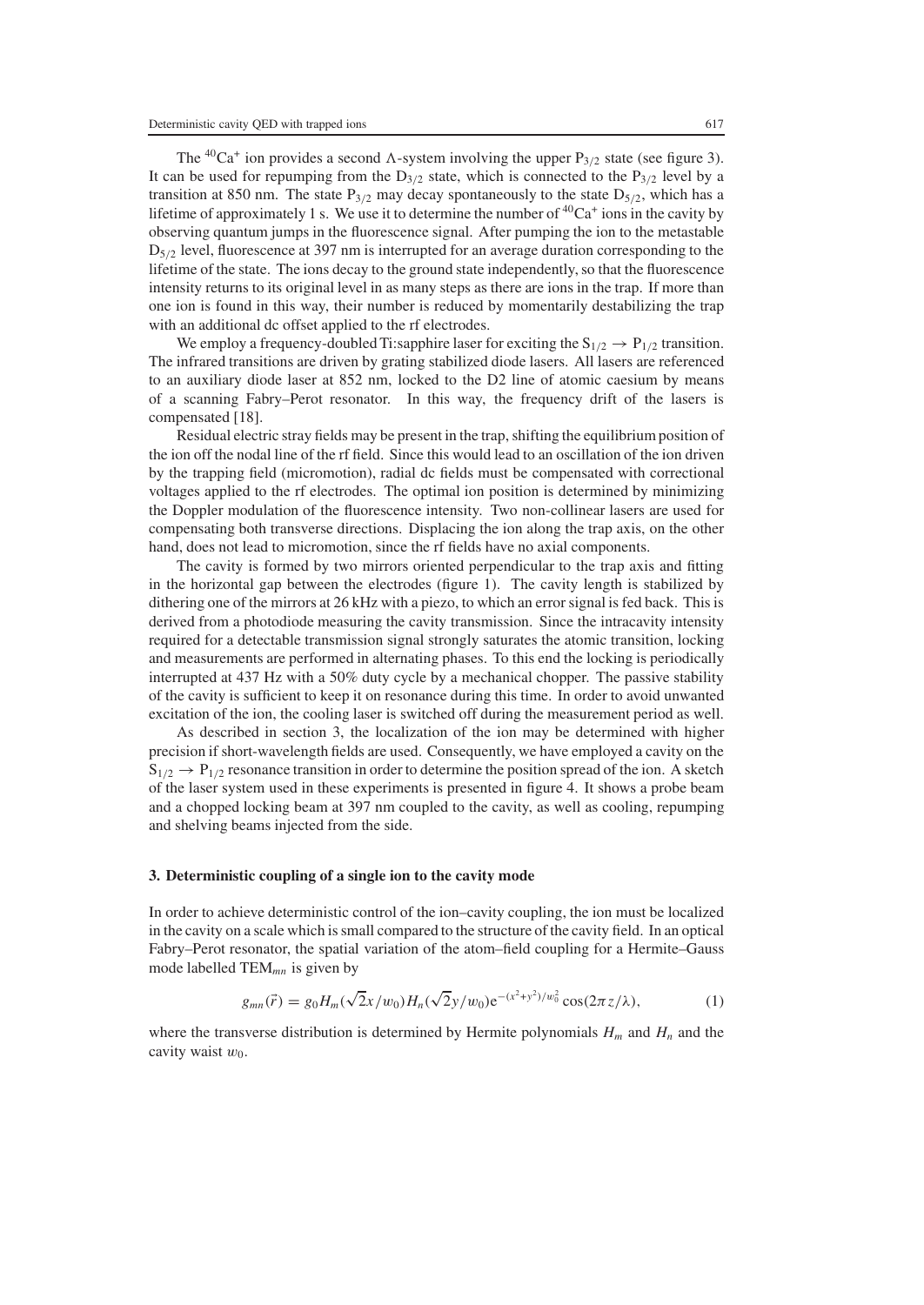

**Figure 4.** Setup of the laser system used for locking the cavity and exciting and diagnosing the ion coupled to the cavity field. The laser at 850 nm is used for shelving the ion in the  $D_{5/2}$  state.

From (1) it is evident that a well-defined coupling requires the ion to be confined in a region of size  $w_0$  in the transverse direction and  $\lambda/2$  longitudinally. We have verified that these conditions are actually met in our setup by using the ion as a near-field detector of the field distribution in the cavity [13]. In this way, we have realized an optical probe with atomicsize resolution. Since the ion is freely suspended in the trap, there is no perturbation of the sampled field.

The scans of the cavity field are important for our CQED experiment, not only because they allow us to find the optimum position of the ion in the cavity, but also because the observed resolution provides an upper bound on the localization of the ion. The structured cavity field is used as a ruler to determine the extension of the ion's wavepacket on the relevant scale. The highest precision is reached by using short-wavelength radiation, corresponding to a standing wave with a smaller period. For this reason, we employ a cavity for the 397 nm resonance transition to determine the ion's position spread.

Our cavity has a finesse  $F \approx 3000$ , a length  $L = 6$  mm and mirrors with a radius of curvature  $R = 10$  mm, resulting in a cavity linewidth  $2\kappa = 8$  MHz and a waist  $w_0 = 24 \mu$ m. For the measurement, the cavity field is excited with a weak probe beam (see figure 4), tuned to the  $S_{1/2} \rightarrow P_{1/2}$ -transition. A particular transverse mode is selected by adjusting the cavity length. The fluorescence is dependent on the local intensity of the mode at the position of the ion. Counting the fluorescence photons as a function of the ion's position therefore yields a map of the mode distribution with a resolution determined by the spread of the ion's wavefunction. As indicated in figure 1, we collect the fluorescent light emitted in the direction of the trap axis (using a lens with numerical aperture 0.17) and detect it with a photomultiplier tube.

Two different techniques are used to precisely position the ion relative to the cavity mode, accommodating our specific experimental conditions. In the direction of the trap axis (*x*), which coincides with the nodal line of the rf field, the ion itself may be displaced arbitrarily, without exposing it to the delocalizing effect of the alternating trap field. The equilibrium position of the ion along the axis of the trap is shifted by applying slightly different voltages to dc electrodes 4 and 5 (see figures 1 and 2).

Figure 5 shows a scan of the TEM<sub>30</sub> mode of the cavity obtained in this way. An averaging time of 1 s per point was used. The intensity distribution is not entirely symmetric, because the cavity eigenmodes are slightly displaced and rotated with respect to the trap axis. The inset in figure 5 indicates the path along which the ion is moved. The solid curve in the figure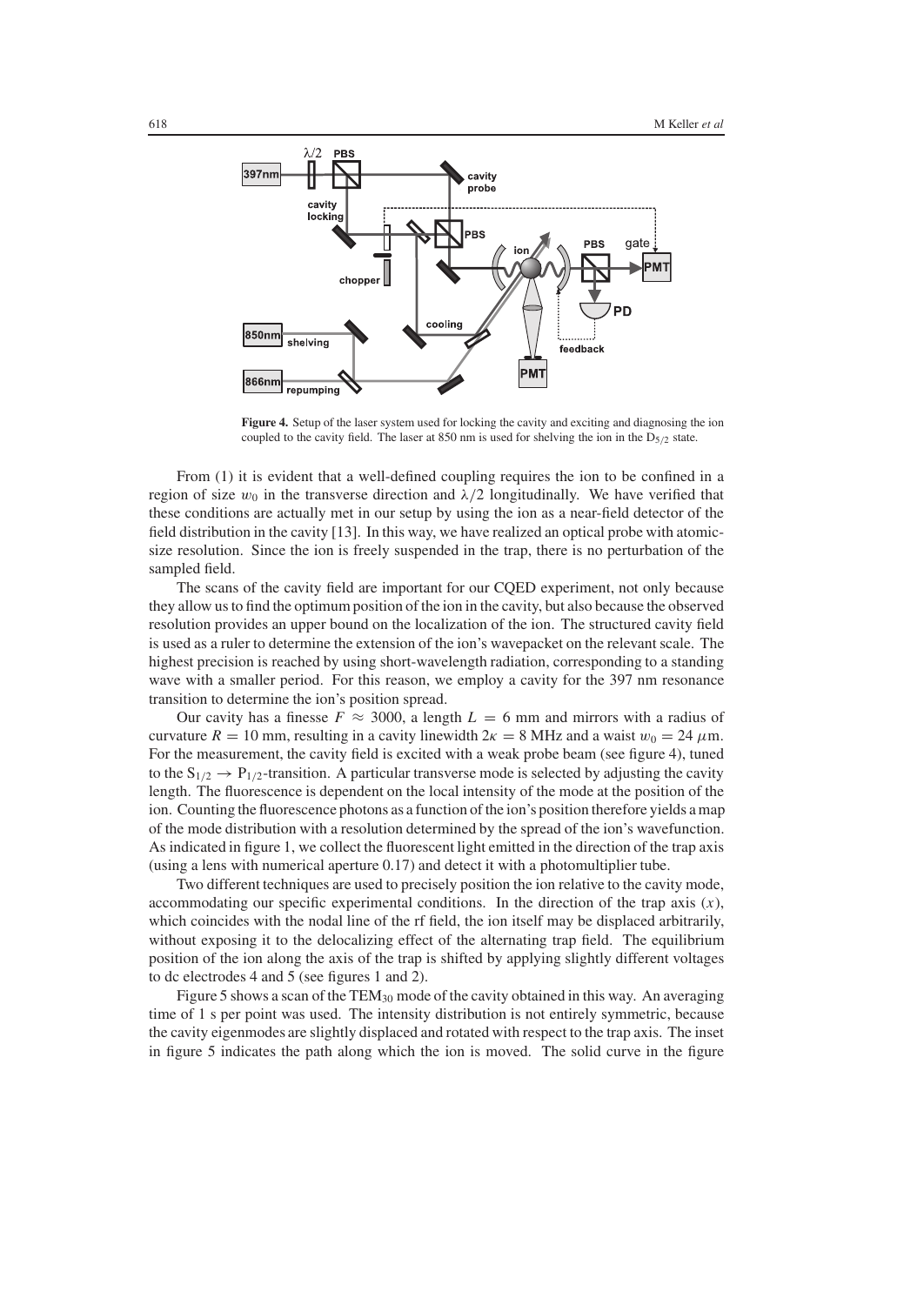

**Figure 5.** Scan of the TEM<sub>30</sub> cavity mode along the trap axis. The solid curve is a fit using equation (2). The inset shows the path of the ion through the calculated cavity mode distribution.

represents a fit, taking into account saturation of the ion's transition. From the positiondependent coupling (1), we obtain the following expression for the transverse variation of the fluorescence intensity:

$$
I_{\text{fl}}(x, y) = \frac{I_0}{2} \frac{s(x, y)}{1 + s(x, y)},
$$
  
\n
$$
s(x, y) = s_0 H_3^2(\sqrt{2}x/w_0) e^{-2(x^2 + y^2)/w_0^2},
$$
\n(2)

with  $s_0$  as the saturation parameter at the centre of the TEM<sub>00</sub> mode.

In the directions perpendicular to the trap axis ( $y$  and  $z$ ), an alternative technique must be used for positioning the ion in the cavity mode. As discussed above, the reason is the occurrence of micromotion off the trap axis, where the ion is exposed to the rf trapping field. To prevent this, the ion is restrained to the trap axis and the *cavity* is moved instead to access other regions of the field distribution. This is done by piezo-electrically translating the entire cavity assembly. The laser beams for locking and probing the cavity are kept aligned by synchronously tilting a thick glass plate in front of the cavity. An example of a vertical scan of the intensity distribution with the displaced cavity technique is presented in figure 6. Also shown in the figure is a two-dimensional image of the transverse field distribution, obtained by combining the horizontal ion scan with the vertical cavity scan.

The scale of the transverse structure of the cavity field is given by the cavity waist  $w_0$ , which is two orders of magnitude larger than the wavepacket of a Doppler-cooled ion. As a consequence, the transverse spread of the ion is not expected to smear out the local coupling constant  $g(\vec{r})$ . Experimental evidence is given by the perfect correspondence of the measured and calculated intensity distributions in figures 5 and 6.

For the longitudinal direction of the cavity field the situation is more complex, since here the spatial structure (characterized by a standing wave with a period of  $\lambda/2$ ) is comparable in size to the ion's wavepacket. Because the cavity axis is perpendicular to the trap axis, the ion is again kept stationary and the cavity is moved with a piezo-actuator, while monitoring the fluorescence. Figure 7 shows the resulting mapping of one period of the longitudinal field distribution. A sine-wave structure is observed, with a visibility of  $V = 40\%$ . The limited contrast is due to the width of the ion's wavepacket, exposing it to a finite cavity field even at the node of the intensity distribution. Therefore, the observed visibility is directly linked to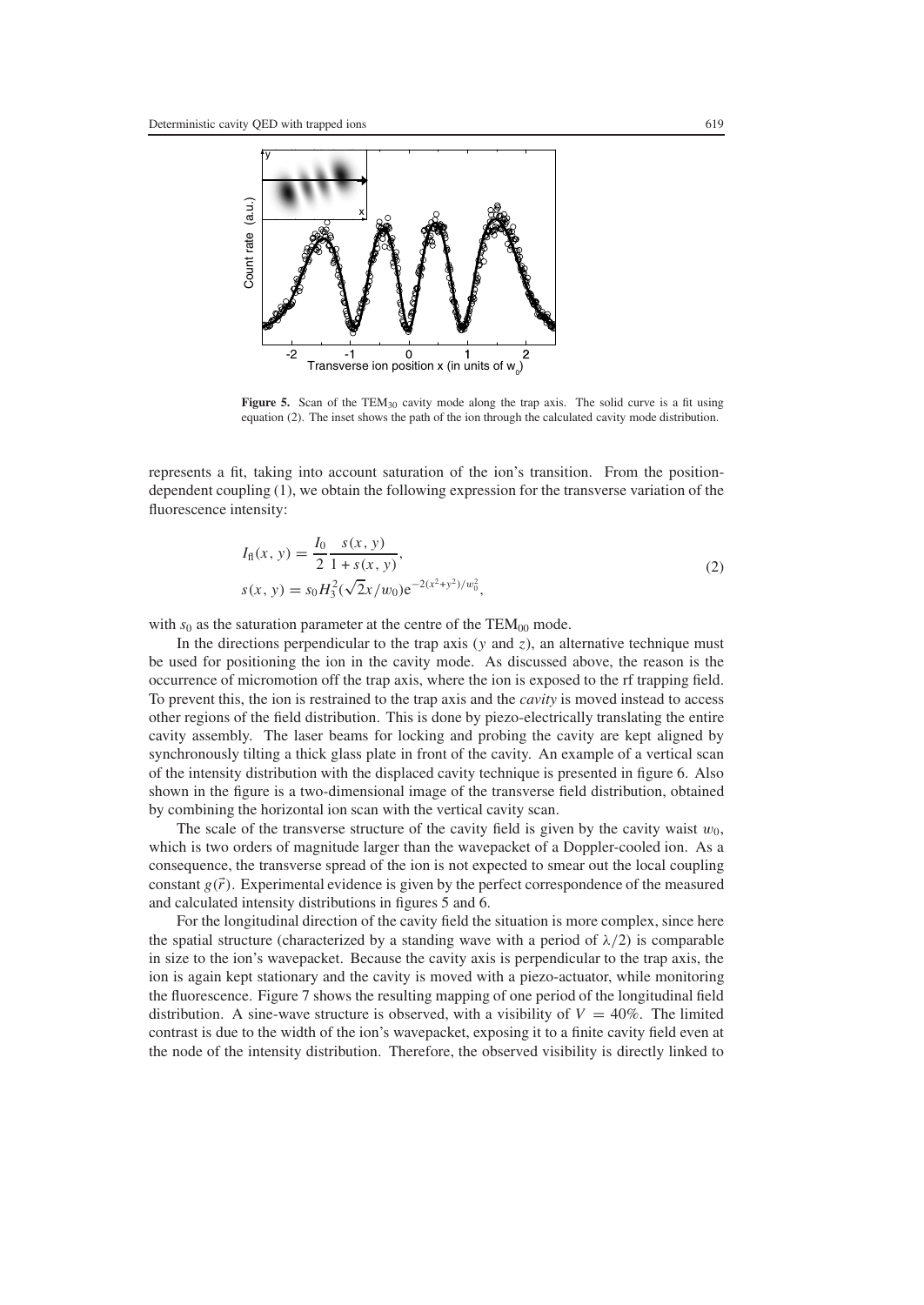

Figure 6. Vertical intensity distribution of the TEM<sub>10</sub> mode, scanned by displacing the entire cavity. The inset shows a two-dimensional image of the transverse mode distribution, measured by combining the vertical cavity scan with the horizontal ion displacement of figure 5. The arrow indicates the path corresponding to the scan in the main figure.



**Figure 7.** Scan of the longitudinal mode structure. The observed standing wave has a visibility of 40%, corresponding to an ion wavepacket with  $a_z = 42$  nm.

the rms position spread  $a_z = \sqrt{\langle z^2 \rangle}$  of the ion in the *z*-direction:  $V = \exp\{-2(2\pi a_z/\lambda)^2\}.$  $\}.$  (3)

From figure 7, a wavepacket extension  $a_z = 42$  nm is derived. This is a factor of 10 lower than the transition wavelength, so that we operate in the Lamb–Dicke regime. The measured wavepacket size corresponds to an ion temperature of 0.5 mK, which is the Doppler-cooling limit for calcium ions. Therefore, it is the thermal spread of the ion's wavefunction which determines the range of coupling values which the ion is exposed to in the cavity field.

Another quantity of interest is the accuracy  $\Delta z$  with which the centroid of the ion's wavefunction is determined. The best localization is obtained at the points with the maximum slope of the standing wave, i.e. at the centre of figure 7:

$$
\Delta z \approx \frac{\lambda}{4\pi V \text{ SNR}},\tag{4}
$$

where a signal-to-noise ratio SNR  $\approx$  5:1, obtained with an integration time of 0.2 s per point, leads to a localization of  $\Delta z \approx 16$  nm or  $\lambda/25$ . This value may be improved by extending the integration time.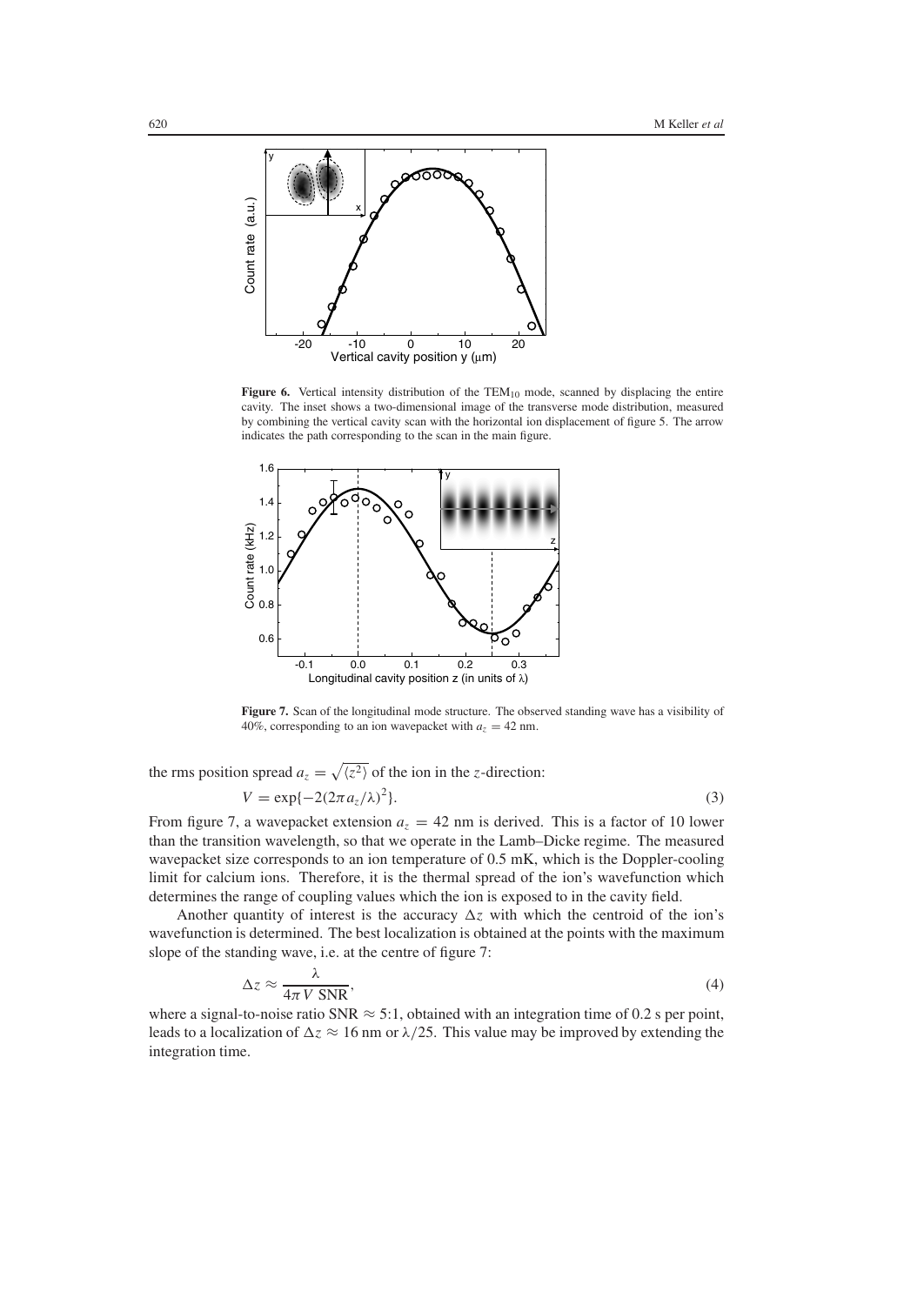

Figure 8. Single-photon pulse (-), obtained with an ion resonantly coupled to the cavity  $(g/2\pi = 11.15$  MHz) with ultra-low loss mirrors ( $\kappa/2\pi = 446$  kHz). For a peak Rabi frequency  $\Omega_0/2\pi = 10.35$  MHz of the resonant pump pulse (- - - -), an efficiency of 98% is predicted. The fixed offset  $\Delta t$  between pump pulse and output pulse corresponds to the triggered emission of the photon. The spontaneous decay rate on the pump transition is  $\Gamma/2\pi = 22.3$  MHz.

Combining the measurements of figures 5–7, we obtain a three-dimensional image of the intensity distribution of the cavity field with unprecedented, atomic-scale precision. Conversely, we can realize a precisely defined ion–cavity coupling by placing the ion at a suitable position, determined by relation (1). In most cases, this will be the maximum of the intensity distribution, in order to reach the strong coupling regime. Other applications require a coupling with a specific time dependence  $g(t)$ , which is realized by displacing the ion along the trap axis (as in the scan of figure 5). The maximum rate of change for the coupling is given by the ion's axial oscillation frequency of a few 100 kHz.

#### **4. Applications of CQED with trapped ions**

The deterministic coupling, i.e. the realization of a predefined strength of interaction with the cavity field, which we have demonstrated for a single calcium ion, opens a wide range of applications, which are difficult or impossible to realize with transient atoms. Particularly important for the complete control of the ion–field quantum system is the fact that the coupling may be sustained for an arbitrary period, limited only by the trapping time of the ion, which is several hours.

A goal of fundamental significance is the deterministic generation of triggered singlephoton pulses [19]. This can be accomplished by coupling the 866 nm transition to the cavity, while pumping at 397 nm with a coherent field (see figure 3). Starting in the ion's ground state, Raman scattering excites precisely a single photon in the cavity. At the same time, the ion is transferred to the metastable state  $D_{3/2}$ , so that additional pump photons cannot be scattered into the cavity mode. Due to the finite transmissivity of the cavity mirrors, the photon is transferred to a mode of the free electromagnetic field. This scattering process has been observed with atoms traversing a high-finesse cavity [20]. However, the controlled generation of single photons at arbitrary times requires a stationary atom in the cavity. When a single ion is localized at an antinode of the cavity field, deterministic photon emission with optimum efficiency is ensured.

In figure 8, a numerical solution of the master equation of the ion–cavity system is presented for parameters attainable in our experiment. In response to a Gaussian pump pulse  $\Omega(t)$ , a single photon is emitted from the cavity with 98% efficiency. In the remaining cases